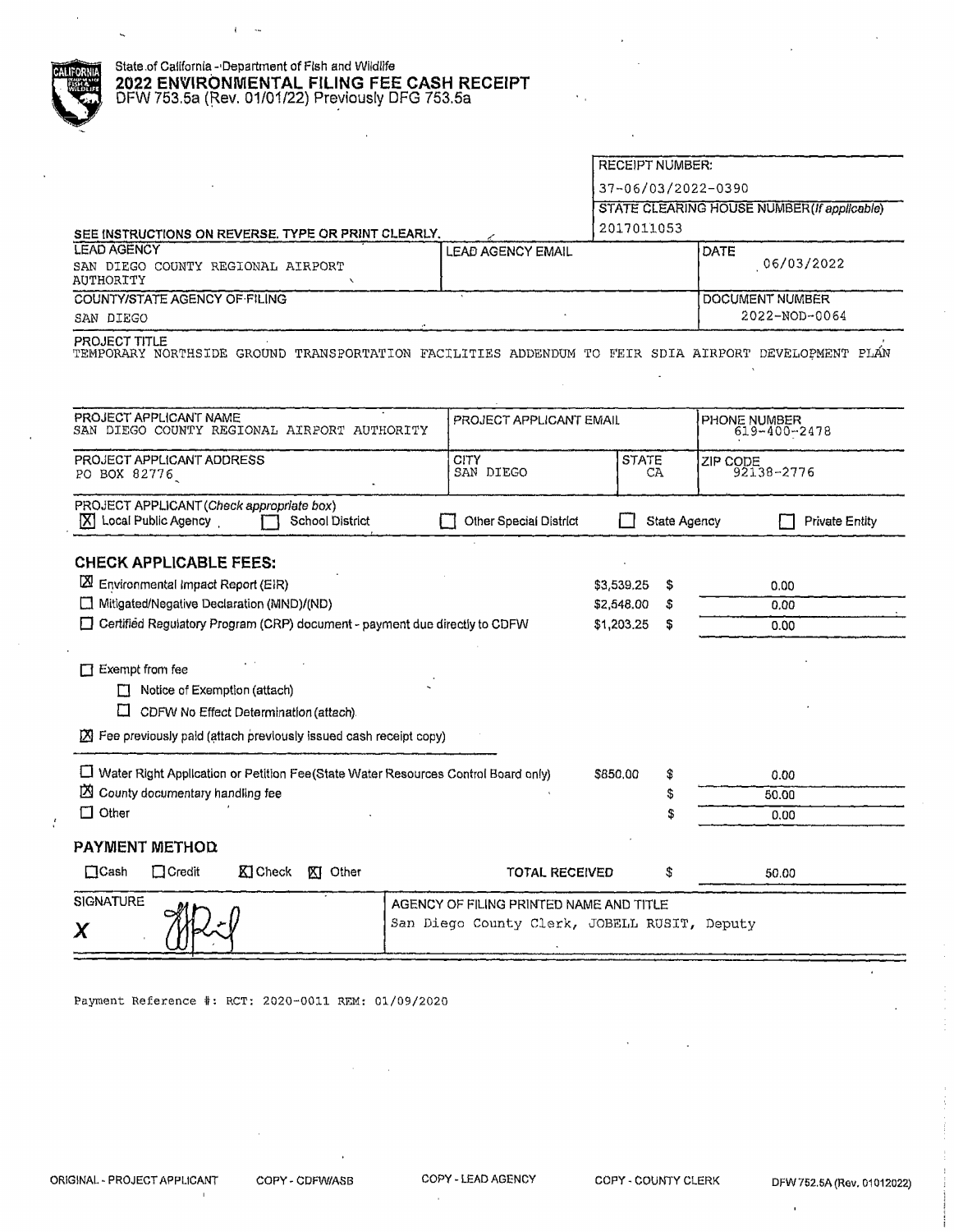

Jun 03, 2022 10:04 AM Ernest J. Dronen burg, Jr. SAN DIEGO COUNTY CLERK Fila # 2022-000444 State Receipt# 37060320220390 Document# 2022-NOD-64

## **SAN DIEGO COUNTY CLERK CEQA FILING COVER SHEET**

#### THIS SPACE FOR CLERK'S USE ONLY

Complete and attach this form to each CEQA Notice filed with the County Clerk

**TYPE OR PRINT CLEARLY** 

**Project Title** 

# TEMPORARY NORTHSIDE GROUND TRANSPORTATION FACILITIES, ADDENDUM TO FEIR, \$DIA AIRPORT DEVELOPMENT PLAN

#### **Check Document being Filed:**

Environmental Impact Report (EIR)

Mitigated Negative Declaration (MND) or Negative Declaration (ND)

Notice of Exemption (NOE)

**0** Other (Please fill in type):

| FILED IN THE OFFICE OF THE SAN DIEGO |
|--------------------------------------|
| COUNTY CLERK ON June 3, 2022         |
|                                      |
| Returned to agency on ____           |
| <b>DEPUTY</b>                        |

Filing fees are due at the time a Notice of Determination/Exemption is filed with our office.For more information on flllng fees and No Effect Determinations, please refer to California Code of Regulations, Title 14, section 753.5,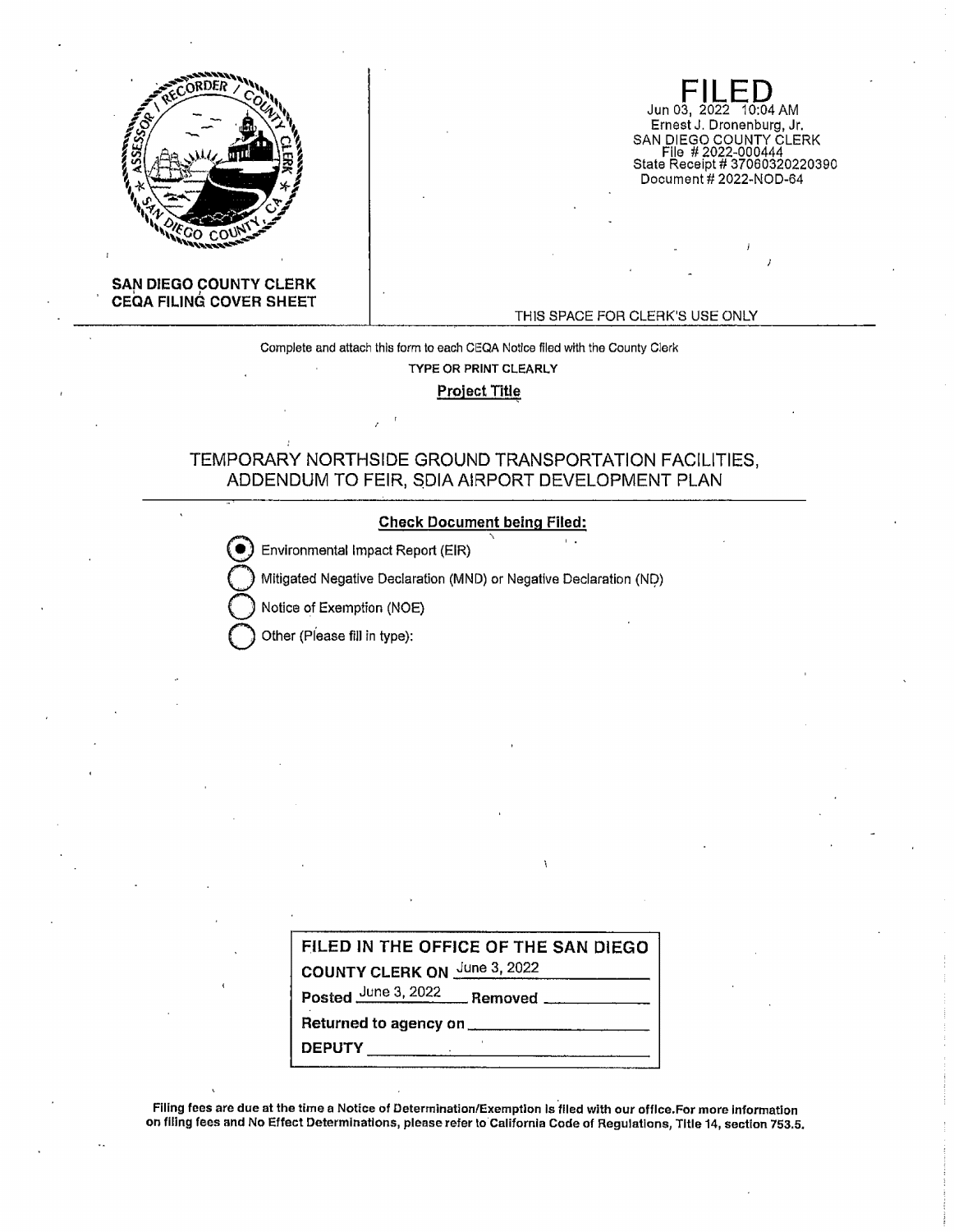$\mathbf{r}$ 

 $\ddot{\phantom{a}}$ 

 $\frac{1}{2}$ 

| <b>Notice of Determination</b>                                                                                                                                                                                                | <b>Appendix D</b>                                   |
|-------------------------------------------------------------------------------------------------------------------------------------------------------------------------------------------------------------------------------|-----------------------------------------------------|
| To:                                                                                                                                                                                                                           | From:                                               |
| ⊠<br>Office of Planning and Research.                                                                                                                                                                                         | Public Agency: SD Cnty Regional Airport Authority   |
| U.S. Mail.<br>Street Address:                                                                                                                                                                                                 | Address: P.O. Box 82776<br>San Diego, CA 92138-2776 |
| 1400 Tenth St., Rm 113<br>P.O. Box 3044                                                                                                                                                                                       | Contact: Ted Anasis, AICP                           |
| Sacramento, CA 95812-3044 Sacramento, CA 95814                                                                                                                                                                                | Phone: (619) 400-2478                               |
| <b>County Clerk</b><br>ΧL                                                                                                                                                                                                     | Lead Agency (if different from above):              |
| County of: San Diego<br>Address: 1600 Pacific Highway                                                                                                                                                                         |                                                     |
| San Diego, CA 92101                                                                                                                                                                                                           | Address:                                            |
|                                                                                                                                                                                                                               | Contact:                                            |
|                                                                                                                                                                                                                               | Phone:                                              |
| SUBJECT: Filing of Notice of Determination in compliance with Section 21108 or 21152 of the Public<br>Resources Code.<br>State Clearinghouse Number (if submitted to State Clearinghouse): 2017011053                         |                                                     |
| Project Title: Temporary Northside Ground Transportation Facilities, Addendum to FEIR, SDIA Airport Development Plan                                                                                                          |                                                     |
| Project Applicant: San Diego County Regional Airport Authority                                                                                                                                                                |                                                     |
| Project Location (include county): San Diego County: San Diego International Alrport - North Harbor Drive                                                                                                                     |                                                     |
|                                                                                                                                                                                                                               |                                                     |
| Project Description:                                                                                                                                                                                                          |                                                     |
| See attached Project Description.                                                                                                                                                                                             |                                                     |
|                                                                                                                                                                                                                               |                                                     |
| This is to advise that the San Diego County Regional Airport Authority<br>(区 Lead Agency or □ Responsible Agency)                                                                                                             | has approved the above                              |
| described project on <u>June 2, 2022</u> ______ and has made the following determinations regarding the above<br>(date)<br>described project.                                                                                 |                                                     |
|                                                                                                                                                                                                                               |                                                     |
| 1. The project $[\boxtimes]$ will $\Box$ will not] have a significant effect on the environment.                                                                                                                              |                                                     |
| 2. $\boxtimes$ An Environmental Impact Report was prepared for this project pursuant to the provisions of CEQA.                                                                                                               |                                                     |
| A Negative Declaration was prepared for this project pursuant to the provisions of CEQA.                                                                                                                                      |                                                     |
| 3. Mitigation measures $[\overline{\mathbf{X}}]$ were $[\cdot]$ were not] made a condition of the approval of the project.                                                                                                    |                                                     |
| 4. A mitigation reporting or monitoring plan $[\boxtimes]$ was $[]$ was not] adopted for this project.<br>5. A statement of Overriding Considerations $[\overline{\mathbf{X}}]$ was $\Box$ was not] adopted for this project. |                                                     |
| 6. Findings $[\mathbf{\boxtimes}]$ were $[\mathbf{\Box}]$ were not] made pursuant to the provisions of CEQA.                                                                                                                  |                                                     |
| This is to certify that the final EIR with comments and responses and record of project approval, or the<br>negative Declaration, is available to the General Public at:                                                      |                                                     |
| San Diego County Regional Airport Authority, 3225 N. Harbor Drive, San Diego, CA 92101<br>Signature (Public Agency);                                                                                                          | Title: Manager, Airport Planning                    |
| Date: 6/2/2022                                                                                                                                                                                                                | Date Received for filing at OPR:                    |
|                                                                                                                                                                                                                               |                                                     |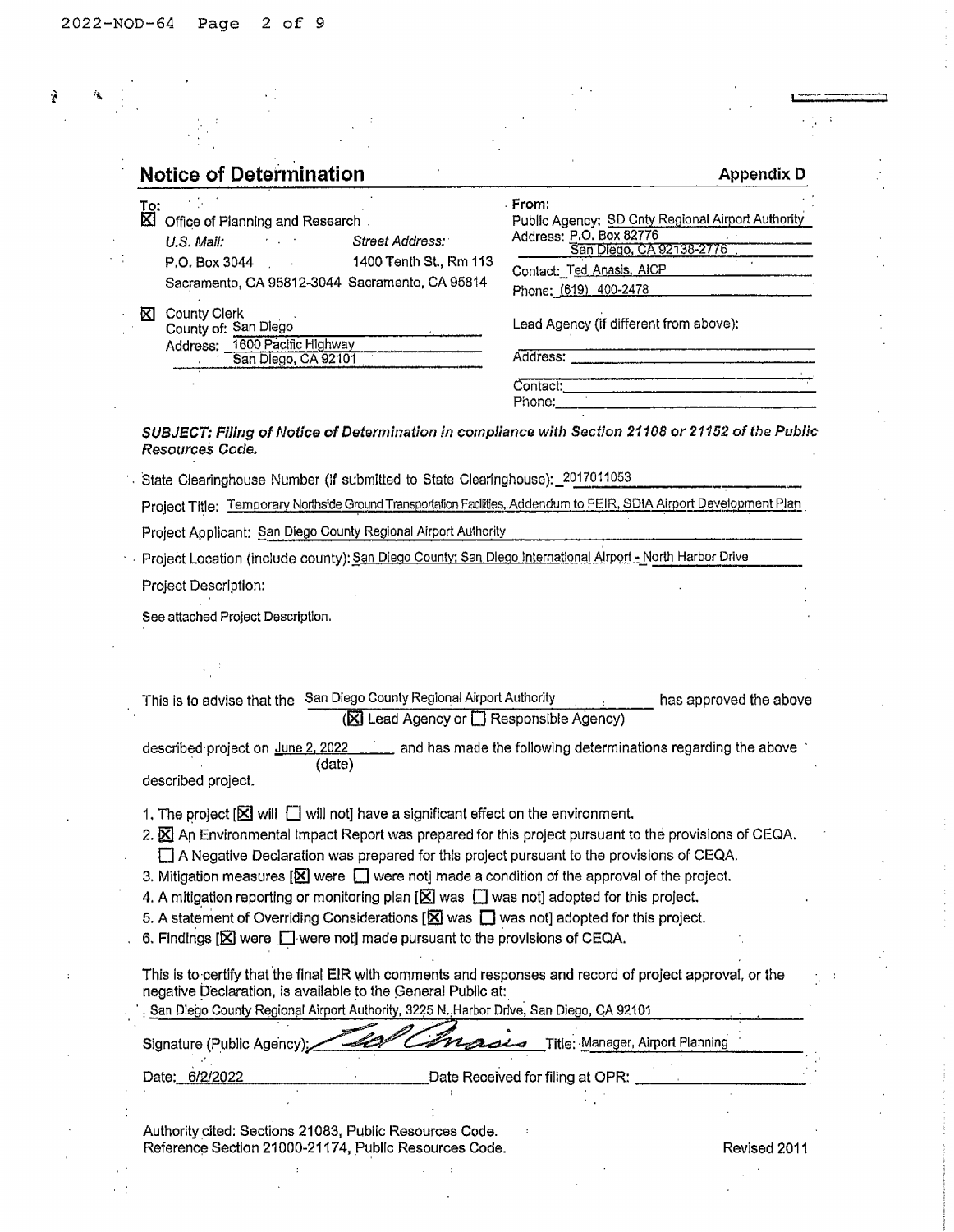### Notice of Determination

### SCH #2017011053

Temporary Northslde Ground Transportation Facilities - Addendum to the Final ElR (FElR) for the San Diego International Airport Development Plan (ADP)

#### Project Description \

The proposed Project involves temporarily relocating existing ground transportation facilities, Including the taxi "hold lot" and the Rental Car Center (RCC) shuttle storage lot, from the southern portion of SDIA to the northern portion of SOJA while construction of the new Terminal 1 is underway, after whlch these ground transportation facilities would be moved back to the south side of SDIA property to its new permanent location.

The purposes of this Addendum are: (1) to document the review that the San Diego County Regional Airport Authority (SDCRAA) has undertaken to assess the proposed Project in relation to the FEIR and current conditions; and (2) to substantiate the conclusion, based on substantial evidence presented in this Addendum and attachments, that there are no substantial changes to the project evaluated in the FEIR, no substantial changes in circumstances, and no new Information Indicating that there would be new significant impacts or a substantial increase in the severity of any previously disclosed significant impacts which would require major revisions to the FElR. Because no major changes to the FEIR are required pursuant to this framework, the preparation of a Supplemental or Subsequent EIR is not required pursuant to the California Envlronmental Quality Act (CEQA); codified as Public Resources Code, Section 21000 et seq.

Based on a review of the currently proposed project conducted pursuant to Section 15162 of the CEQA Guidelines, an Addendum to the 2020 FEIR was prepared, and considered along with the 2020 FEIR In approving the project.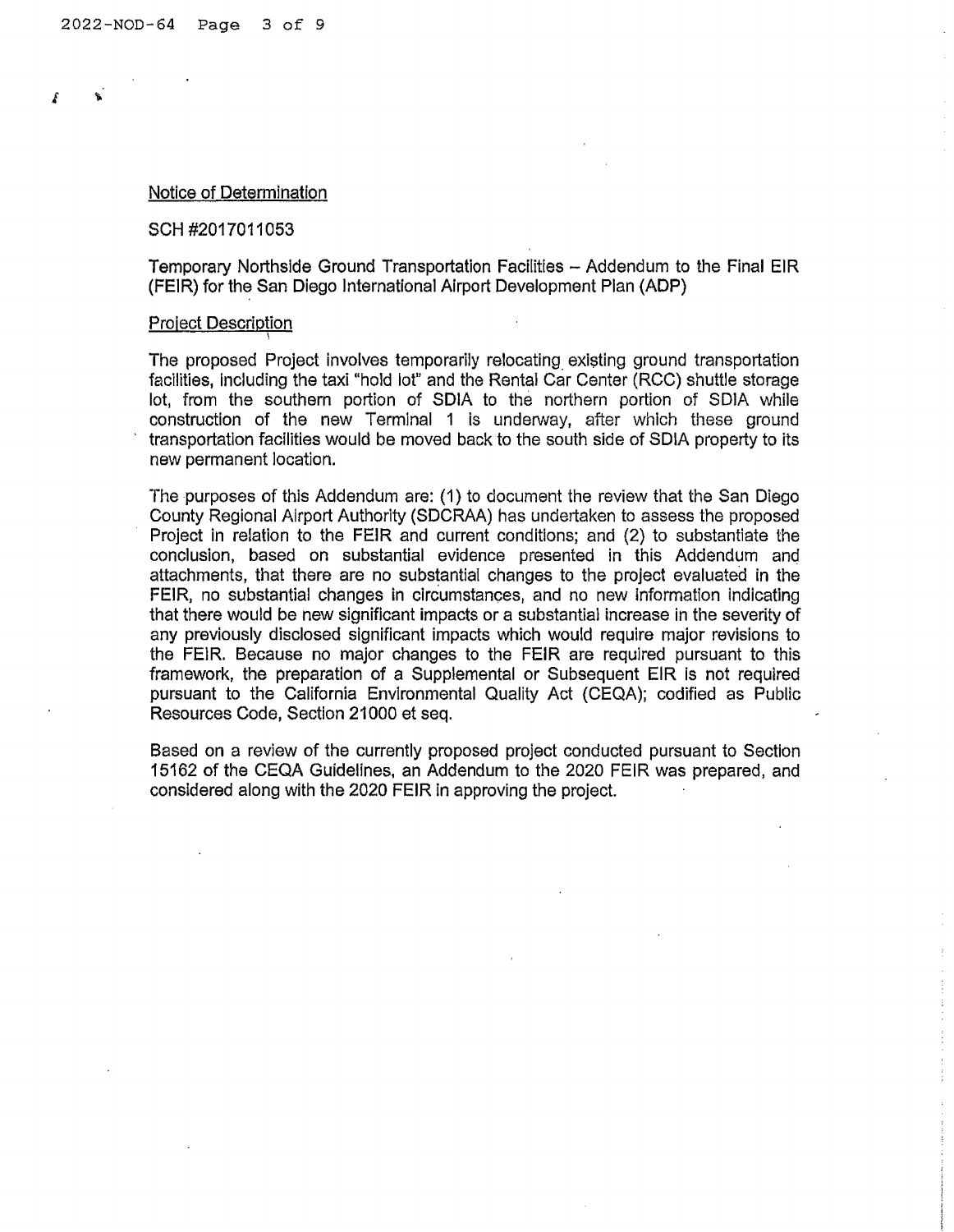$\epsilon/\sqrt{q}$ 

| lF.                                                                                                                                                                                                                                                                                                                                                                                                                                                                                                                                                                                                                                                                                                                                                                                                                                                                         |                                                                                                                                                                                                                                                     |            |
|-----------------------------------------------------------------------------------------------------------------------------------------------------------------------------------------------------------------------------------------------------------------------------------------------------------------------------------------------------------------------------------------------------------------------------------------------------------------------------------------------------------------------------------------------------------------------------------------------------------------------------------------------------------------------------------------------------------------------------------------------------------------------------------------------------------------------------------------------------------------------------|-----------------------------------------------------------------------------------------------------------------------------------------------------------------------------------------------------------------------------------------------------|------------|
| Emast I Dromanberg, Jr. Renorder County Clark                                                                                                                                                                                                                                                                                                                                                                                                                                                                                                                                                                                                                                                                                                                                                                                                                               |                                                                                                                                                                                                                                                     | Print Form |
| JAN 09 2020                                                                                                                                                                                                                                                                                                                                                                                                                                                                                                                                                                                                                                                                                                                                                                                                                                                                 |                                                                                                                                                                                                                                                     |            |
| JAN 0 9 2020                                                                                                                                                                                                                                                                                                                                                                                                                                                                                                                                                                                                                                                                                                                                                                                                                                                                | 203904                                                                                                                                                                                                                                              |            |
| $BY_{m}$<br>Notice of Determination<br><b>DEPLITY</b>                                                                                                                                                                                                                                                                                                                                                                                                                                                                                                                                                                                                                                                                                                                                                                                                                       | Appendix D                                                                                                                                                                                                                                          |            |
| To:                                                                                                                                                                                                                                                                                                                                                                                                                                                                                                                                                                                                                                                                                                                                                                                                                                                                         | From: :                                                                                                                                                                                                                                             |            |
| Office of Planning and Research<br>回                                                                                                                                                                                                                                                                                                                                                                                                                                                                                                                                                                                                                                                                                                                                                                                                                                        | Public Agency; SDCRAA                                                                                                                                                                                                                               |            |
| Street Address:<br>U.S. Mall:                                                                                                                                                                                                                                                                                                                                                                                                                                                                                                                                                                                                                                                                                                                                                                                                                                               | Address: PO Box 82776, San Diego CA 92138<br>3225 N. Harbor Drive, San Diego CA 92101                                                                                                                                                               |            |
| 1400 Tenth St., Rm 113<br>P.O. Box 3044<br>Sacramento, CA 95812-3044 Sacramento, CA 95814                                                                                                                                                                                                                                                                                                                                                                                                                                                                                                                                                                                                                                                                                                                                                                                   | Contact: Ted Anasis, AICP                                                                                                                                                                                                                           |            |
|                                                                                                                                                                                                                                                                                                                                                                                                                                                                                                                                                                                                                                                                                                                                                                                                                                                                             | Phone: (619) 400-2478                                                                                                                                                                                                                               |            |
| <b>El</b> County Clerk<br>County of: San Diego                                                                                                                                                                                                                                                                                                                                                                                                                                                                                                                                                                                                                                                                                                                                                                                                                              | Lead Agency (if different from above);                                                                                                                                                                                                              |            |
| Address: 1600 Pacific Highway<br>San Diego, CA 92101                                                                                                                                                                                                                                                                                                                                                                                                                                                                                                                                                                                                                                                                                                                                                                                                                        |                                                                                                                                                                                                                                                     |            |
|                                                                                                                                                                                                                                                                                                                                                                                                                                                                                                                                                                                                                                                                                                                                                                                                                                                                             |                                                                                                                                                                                                                                                     |            |
|                                                                                                                                                                                                                                                                                                                                                                                                                                                                                                                                                                                                                                                                                                                                                                                                                                                                             | Contact:<br>and the company and states the company of the company of the company of the company of the company of the company of the company of the company of the company of the company of the company of the company of the company of<br>Phone: |            |
|                                                                                                                                                                                                                                                                                                                                                                                                                                                                                                                                                                                                                                                                                                                                                                                                                                                                             |                                                                                                                                                                                                                                                     |            |
| SUBJECT: Filing of Notice of Determination in compliance with Section 21108 or 21152 of the Public<br>Resources Code.                                                                                                                                                                                                                                                                                                                                                                                                                                                                                                                                                                                                                                                                                                                                                       |                                                                                                                                                                                                                                                     |            |
| State Clearinghouse Number (if submitted to State Clearinghouse): 2017011053                                                                                                                                                                                                                                                                                                                                                                                                                                                                                                                                                                                                                                                                                                                                                                                                |                                                                                                                                                                                                                                                     |            |
|                                                                                                                                                                                                                                                                                                                                                                                                                                                                                                                                                                                                                                                                                                                                                                                                                                                                             |                                                                                                                                                                                                                                                     |            |
| Project Title: San Diego International Airport - Airport Development Plan                                                                                                                                                                                                                                                                                                                                                                                                                                                                                                                                                                                                                                                                                                                                                                                                   |                                                                                                                                                                                                                                                     |            |
| Project Applicant: San Diego County Regional Airport Authority                                                                                                                                                                                                                                                                                                                                                                                                                                                                                                                                                                                                                                                                                                                                                                                                              |                                                                                                                                                                                                                                                     |            |
| Project Location (include county); San Diego County; San Diego International Airport - N. Harbor Drive                                                                                                                                                                                                                                                                                                                                                                                                                                                                                                                                                                                                                                                                                                                                                                      |                                                                                                                                                                                                                                                     |            |
| Project Description:                                                                                                                                                                                                                                                                                                                                                                                                                                                                                                                                                                                                                                                                                                                                                                                                                                                        |                                                                                                                                                                                                                                                     |            |
| See attached Project Description.                                                                                                                                                                                                                                                                                                                                                                                                                                                                                                                                                                                                                                                                                                                                                                                                                                           |                                                                                                                                                                                                                                                     |            |
| This is to advise that the San Diego County Regional Airport Authority<br>(El Lead Agency or $\Box$ Responsible Agency)<br>described project on January 9, 2020 and has made the following determinations regarding the above<br>(date)<br>described project.<br>1. The project [圖 will □ will not] have a significant effect on the environment.<br>2. I An Environmental Impact Report was prepared for this project pursuant to the provisions of CEQA.<br>[ A Negative Declaration was prepared for this project pursuant to the provisions of CEQA.<br>3. Miligation measures $\boxed{2}$ were $\boxed{ }$ were not made a condition of the approval of the project.<br>4. A miligation reporting or monitoring plan $[\Box]$ was $\Box$ was not] adopted for this project.<br>5. A statement of Overriding Considerations [國 was □ was not] adopted for this project. | has approved the above                                                                                                                                                                                                                              |            |
| 6. Findings [图 were [ ] were not] made pursuant to the provisions of CEQA.                                                                                                                                                                                                                                                                                                                                                                                                                                                                                                                                                                                                                                                                                                                                                                                                  |                                                                                                                                                                                                                                                     |            |
| This is to certify that the final EIR with comments and responses and record of project approval, or the<br>negative Declaration, is available to the General Public at:<br>San Diego County Regional Airport Authority, 3225 N. Harbor Drive, San Diego, CA 92101                                                                                                                                                                                                                                                                                                                                                                                                                                                                                                                                                                                                          |                                                                                                                                                                                                                                                     |            |
|                                                                                                                                                                                                                                                                                                                                                                                                                                                                                                                                                                                                                                                                                                                                                                                                                                                                             |                                                                                                                                                                                                                                                     |            |
| Signature (Public Agency):                                                                                                                                                                                                                                                                                                                                                                                                                                                                                                                                                                                                                                                                                                                                                                                                                                                  | Title: Manager, Airport Planning                                                                                                                                                                                                                    |            |
| Date                                                                                                                                                                                                                                                                                                                                                                                                                                                                                                                                                                                                                                                                                                                                                                                                                                                                        | Date Received for filing at OPR:                                                                                                                                                                                                                    |            |
|                                                                                                                                                                                                                                                                                                                                                                                                                                                                                                                                                                                                                                                                                                                                                                                                                                                                             |                                                                                                                                                                                                                                                     |            |
| Authority cited: Sections, 21083, Public Resources Code.<br>Reference Section 21000-21174, Public Resources Code.                                                                                                                                                                                                                                                                                                                                                                                                                                                                                                                                                                                                                                                                                                                                                           |                                                                                                                                                                                                                                                     |            |
|                                                                                                                                                                                                                                                                                                                                                                                                                                                                                                                                                                                                                                                                                                                                                                                                                                                                             | Revised 2011                                                                                                                                                                                                                                        |            |
|                                                                                                                                                                                                                                                                                                                                                                                                                                                                                                                                                                                                                                                                                                                                                                                                                                                                             |                                                                                                                                                                                                                                                     |            |

 $\frac{1}{2}$  .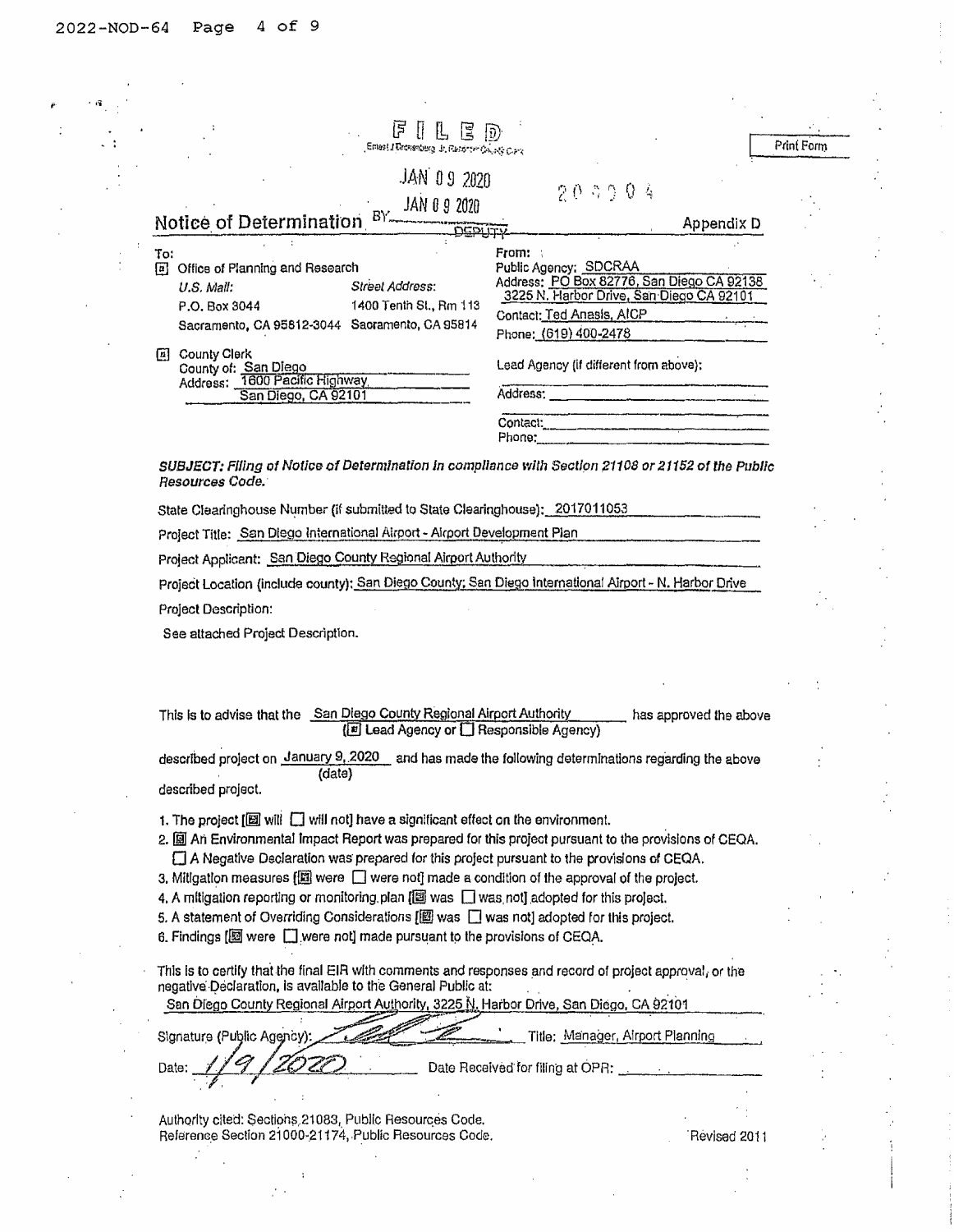FILED IN THE OFFICE OF THE COUNTY CLERK<br>San Diego County on JAN 0 9 2020 San Diego County on JAN 0 9 2<br>JAN 0 9 2020<br>Posted Removed Returned to agency on Deputy K. Bao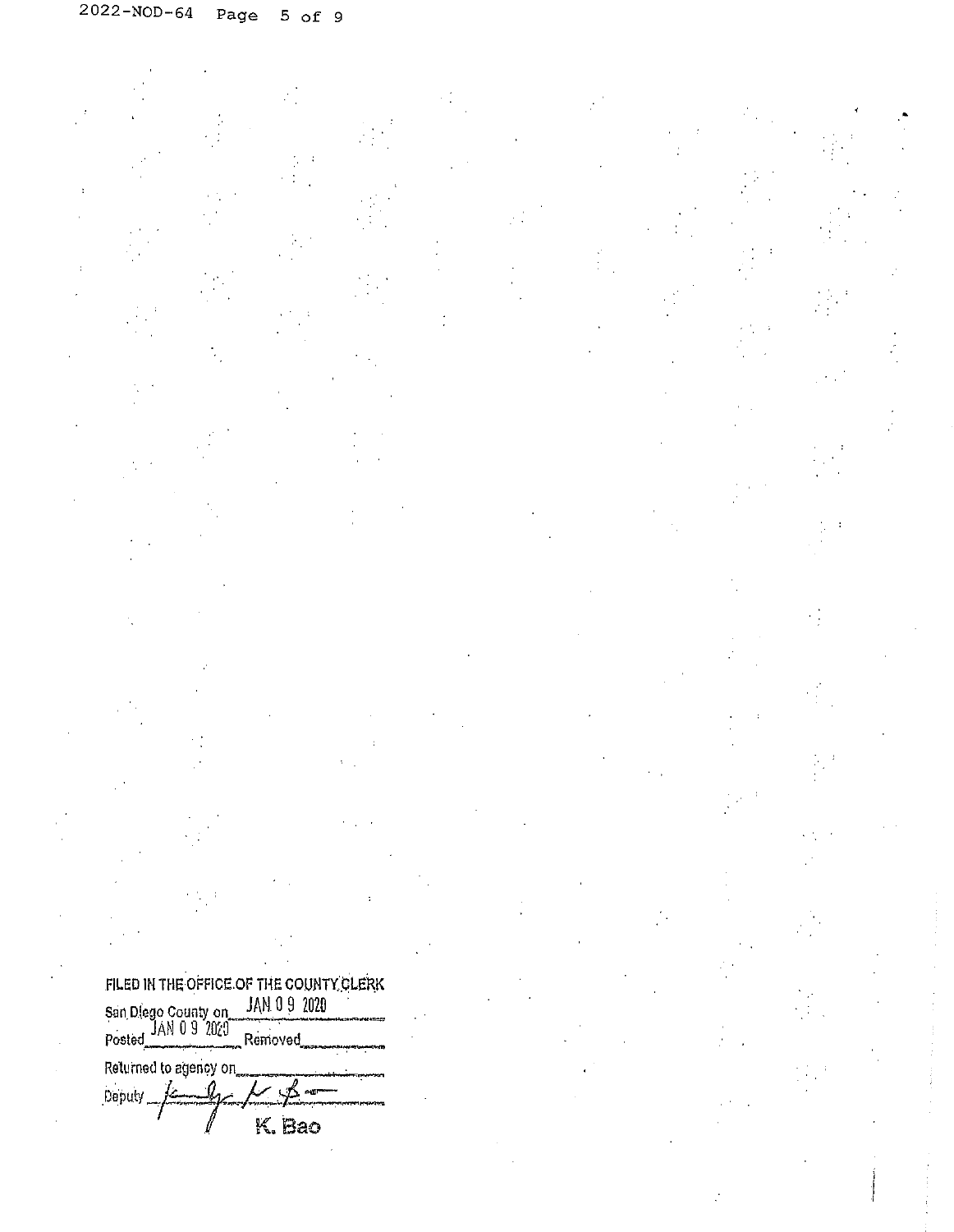#### Notice of Determination

### San Diego International Airport Development Plan

### Project Description

The San Diego County Regional Airport Authority (SDCRAA) is proposing the next master planning phase for the San Diego International Airport (SDIA or Airport), in accordance with a new Airport Development Plan (ADP). The ADP provides a development framework to implement improvements that will enable SDCRAA to accommodate future demand for air travel anticipated to occur at SDIA with more modern, efficient, and comfortable facilities. The ADP improvements approved by the SDCRAA Board on January 9, 2020 represent those that were presented as "Alternative 4: T1 Replacement and Transportation Improvements" in the ADP Environmental Impact Report (EIR). Implementation of Alternative 4 would result in less or reduced environmental impacts than the originally proposed project presented in the EIR, is feasible, and would meet all of the project objectives. As such, the Soard approved Alternative 4 Instead of the originally proposed project. The primary elements of the. approved project (i.e., Alternative 4) include: (1) replacement of Terminal 1 with a new terminal of up to 30 gates; (2) development of circulation and roadway improvements to enhance mobility to the existing and proposed terminals from North Harbor Drive, including a new multi-use pedestrian and bicycle pathway and airport entry road for inbound vehicle traffic, and the preservation of right-of-way on airport property to accommodate potential off-airport access road improvements; (3) preservation of a portion of SDIA as a "transit-ready" area to accommodate potential future regional transit system improvements that would link to SDIA;  $(4)$ Implementation of a dedicated shuttle service between the Old Town Transit Center and SDIA; (5) airfield taxiway improvements and reconfigured remain overnight (RON) aircraft parking areas; (6) development of a five-story parking structure adjacent to the new Terminal 1; and, (7) other related improvements, such as replacement of SDCRAA's administrative offices that would be displaced by the new Terminal 1, and various infrastructure Improvements.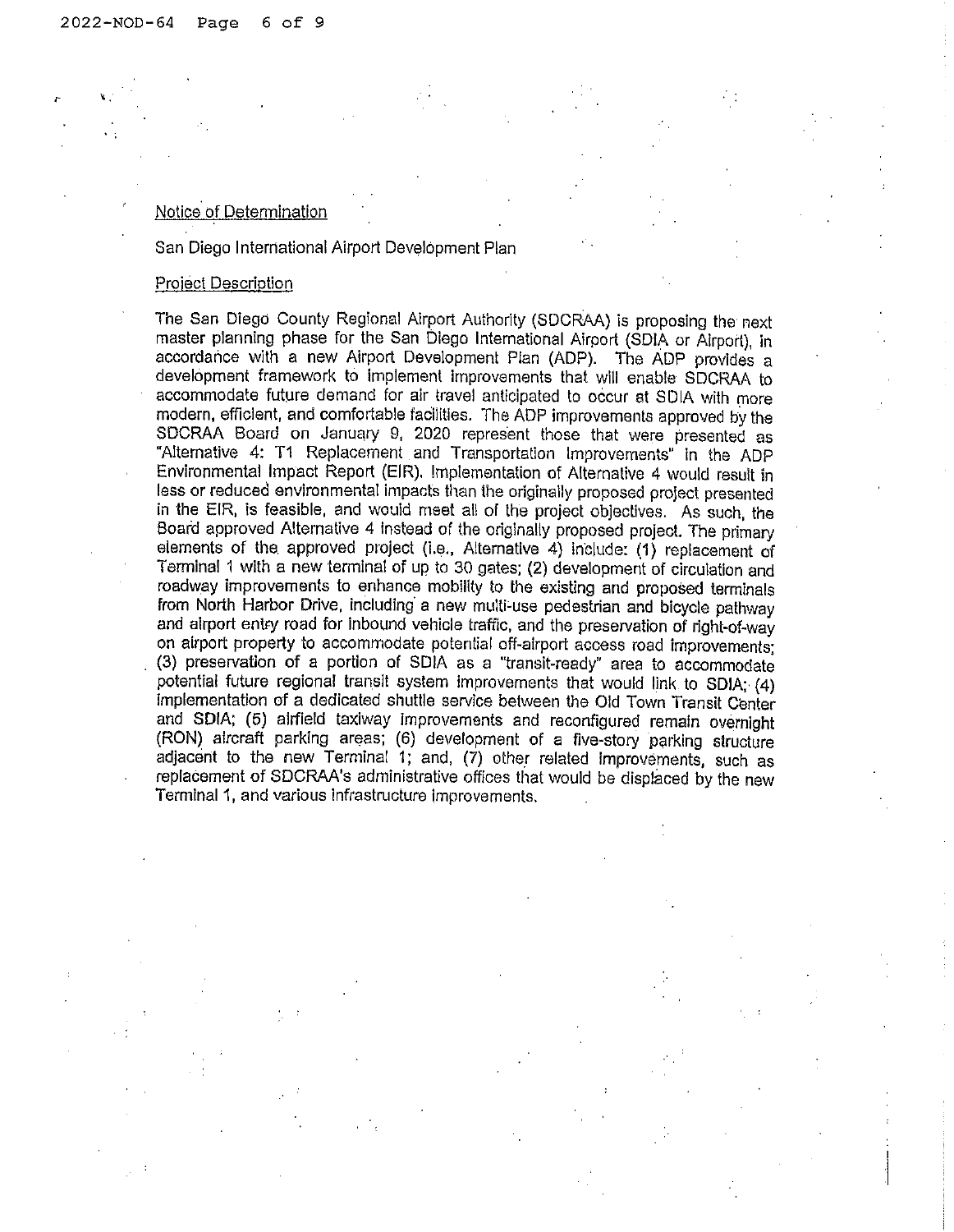t

 $\frac{1}{2}$ 

|                         |                                                                                    |                | State of California - Department of Fish and Wildlife                                |                         |                                         |                       |              |      |                        |                                                   |
|-------------------------|------------------------------------------------------------------------------------|----------------|--------------------------------------------------------------------------------------|-------------------------|-----------------------------------------|-----------------------|--------------|------|------------------------|---------------------------------------------------|
|                         |                                                                                    |                | 2020 EWVRONMENTAL FILING FEE CASH RECEIPT                                            |                         |                                         |                       |              |      |                        |                                                   |
|                         |                                                                                    |                | DFW 753.5a (Rev. 12/10/19) Previously DFG 753.5a                                     |                         |                                         |                       |              |      |                        |                                                   |
|                         |                                                                                    |                |                                                                                      |                         |                                         |                       |              |      |                        |                                                   |
|                         |                                                                                    |                |                                                                                      |                         |                                         | <b>RECEIPT</b>        |              |      |                        |                                                   |
|                         |                                                                                    |                |                                                                                      |                         |                                         |                       |              |      |                        |                                                   |
|                         |                                                                                    |                |                                                                                      |                         |                                         |                       | 37-2020-0011 |      |                        |                                                   |
|                         |                                                                                    |                |                                                                                      |                         |                                         |                       |              |      |                        | <b>STATE CLEARINGHOUSE NUMBER (If applicable)</b> |
|                         |                                                                                    |                | SEE INSTRUCTIONS ON REVERSE, TYPE OR PRINT CLEARLY.                                  |                         |                                         |                       | 2017011053   |      |                        |                                                   |
| <b>LEAD AGENCY</b>      |                                                                                    |                |                                                                                      | <b>LEADAGENCY EMAIL</b> |                                         |                       |              |      | DATE                   |                                                   |
| SDCRAA                  |                                                                                    |                |                                                                                      |                         |                                         |                       |              |      | 01/09/2020             |                                                   |
|                         | COUNTY/STATE AGENCY OF FILING                                                      |                |                                                                                      |                         |                                         |                       |              |      | <b>DOCUMENT NUMBER</b> |                                                   |
| San Diego County        |                                                                                    |                |                                                                                      |                         |                                         |                       |              |      | *2020-0004*            |                                                   |
|                         |                                                                                    |                | PROJECT TITLE SAN DIEGO INTERNATIONAL AIRPORT - AIRPORT DEVELOPMENT PLAN             |                         |                                         |                       |              |      |                        |                                                   |
|                         |                                                                                    |                |                                                                                      |                         |                                         |                       |              |      |                        |                                                   |
|                         | <b>PROJECT APPLICANT NAME</b>                                                      |                |                                                                                      |                         | <b>PROJECT APPLICANT EMAIL</b>          |                       |              |      | <b>PHONE NUMBER</b>    |                                                   |
|                         |                                                                                    |                | SAN DIEGO COUNTY REGIONAL AIRPORT AUTHORITY                                          |                         |                                         |                       |              |      | (619) 400-2478         |                                                   |
|                         | <b>PROJECT APPLICANT ADDRESS.</b>                                                  |                |                                                                                      | CITY                    |                                         |                       | <b>STATE</b> |      | <b>ZIP CODE</b>        |                                                   |
|                         |                                                                                    |                |                                                                                      |                         |                                         |                       |              |      |                        |                                                   |
|                         |                                                                                    |                |                                                                                      |                         |                                         |                       |              |      |                        |                                                   |
|                         | 3225 N HARBOR DIRVE                                                                |                |                                                                                      | <b>SAN DIEGO</b>        |                                         |                       | <b>CA</b>    |      | 92101                  |                                                   |
|                         | <b>FROJECT APPLICANT (Check appropriate box)</b><br><b>DCI Local Public Agency</b> |                | <b>N</b> School District                                                             |                         | Other Special District                  |                       | Rists Agency |      |                        |                                                   |
|                         |                                                                                    |                |                                                                                      |                         |                                         |                       |              |      |                        |                                                   |
|                         | CHECK AFFIICARLE FEES:                                                             |                |                                                                                      |                         |                                         |                       |              |      |                        |                                                   |
|                         | <b>Di Environmental Impact Report (EIR)</b>                                        |                |                                                                                      |                         |                                         | 63,343.25             |              |      |                        | \$3,343,25                                        |
|                         | [1] Mitgated/Negative Declaration (MND) (ND)                                       |                |                                                                                      |                         |                                         | \$2,408.76            |              |      |                        |                                                   |
|                         | <b>El Certited Repulsion Program document (CRP)</b>                                |                |                                                                                      |                         |                                         | \$1,136.50            |              |      |                        |                                                   |
|                         |                                                                                    |                |                                                                                      | 200004                  |                                         |                       |              |      |                        |                                                   |
| <b>II</b> Examplementee |                                                                                    |                |                                                                                      |                         |                                         |                       |              |      |                        |                                                   |
|                         | <b>I Notice of Euroption (attack)</b>                                              |                |                                                                                      |                         |                                         |                       |              |      |                        |                                                   |
|                         | <b>D</b> CDFW No Effect Determination (attach)                                     |                |                                                                                      |                         |                                         |                       |              |      |                        |                                                   |
|                         |                                                                                    |                | $\Box$ Fee proviously paid (attach proviously issued cash receipt copy)              |                         |                                         |                       |              |      |                        |                                                   |
|                         |                                                                                    |                |                                                                                      |                         |                                         |                       |              |      |                        |                                                   |
|                         |                                                                                    |                | [ Water Right Application or Petition Fee (State Water Resources Control Board only) |                         |                                         | 5850.00               |              |      |                        |                                                   |
|                         | [7] County documentary handling fee                                                |                |                                                                                      |                         |                                         |                       |              |      |                        | \$60.00                                           |
| $\Box$ Other            |                                                                                    |                |                                                                                      |                         |                                         |                       |              |      |                        |                                                   |
| paynent Nethod:         |                                                                                    |                |                                                                                      |                         |                                         |                       |              |      |                        |                                                   |
| $\Box$ Cash             | $\Box$ Credit                                                                      | <b>I</b> Check | $\Box$ Other 00092404/00092405                                                       |                         |                                         | <b>TOTAL RECEIVED</b> |              |      |                        | \$3,393.25                                        |
|                         |                                                                                    |                |                                                                                      |                         |                                         |                       |              |      |                        |                                                   |
| <b>SIGNATURE</b>        |                                                                                    |                |                                                                                      |                         | AGENCY OF FILING PRINTED NAME AND TITLE |                       |              |      |                        | <b>Private Entity</b>                             |
|                         |                                                                                    |                |                                                                                      | San Diego County        |                                         |                       |              | KBAO |                        | , Deputy                                          |

<u> I grafija Bila koja pod saraje grafija i pr</u> COPY - COUNTY CLERK

 $\sim$  1  $\mathcal{A}$ 

 $\frac{1}{2}$  ,  $\frac{1}{2}$ 

 $\mathcal{F}_{\mathcal{A}}^{(1)}$ 

DFW 753.0a (Rev. 20191210)

**ORIGINAL - PROJECT APPLICANT** 

COPY - COPWASE ÷,

 $\ddot{\phantom{a}}$ 

COPY - LEAD AGENCY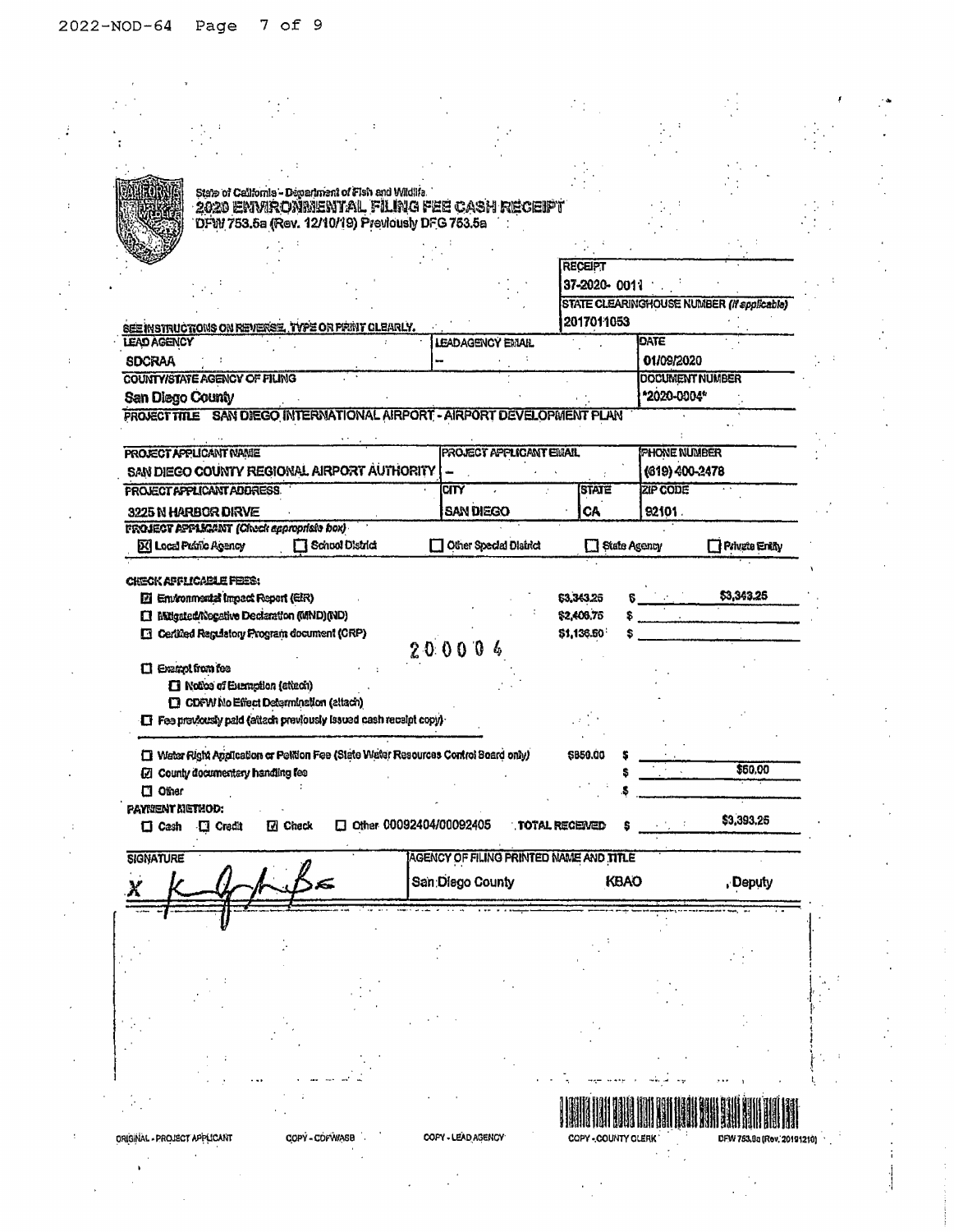| ۳                                                                                                                                                                                                        |                                                                                          |                                           |                                                        |                                    |
|----------------------------------------------------------------------------------------------------------------------------------------------------------------------------------------------------------|------------------------------------------------------------------------------------------|-------------------------------------------|--------------------------------------------------------|------------------------------------|
|                                                                                                                                                                                                          | Transaction #:<br>Receipt #:                                                             | San Diego County<br>4397496<br>2020013561 |                                                        |                                    |
| Ernest J. Dronenburg, Jr.<br>Assessor/Recorder/County Clerk<br>1600 Pacific Highway Suite 260<br>P. O. Box 121750, San Diego, CA 92112-1750<br>Tel. (519) 237-0502  Fax (619) 557-4155<br>www.sdarcc.com | Cashier Date:<br><b>Gashler Location:</b>                                                | 01/09/2020<br><b>SD</b>                   | Print Date:                                            | 01/09/2020 11:48 am                |
|                                                                                                                                                                                                          |                                                                                          |                                           | Payment Summary                                        |                                    |
|                                                                                                                                                                                                          |                                                                                          |                                           | <b>Total Fees</b><br><b>Total Payments</b><br>Batance: | \$3,393.25<br>\$3,393.25<br>\$0.00 |
|                                                                                                                                                                                                          |                                                                                          |                                           |                                                        |                                    |
|                                                                                                                                                                                                          |                                                                                          |                                           |                                                        |                                    |
| Payments                                                                                                                                                                                                 |                                                                                          |                                           |                                                        |                                    |
| <b>CHECK PAYMENT</b>                                                                                                                                                                                     |                                                                                          |                                           |                                                        | \$3,343.25                         |
| <b>CHECK PAYMENT</b>                                                                                                                                                                                     |                                                                                          |                                           |                                                        | \$50.00                            |
| Total Payments                                                                                                                                                                                           |                                                                                          |                                           |                                                        | \$3,393.25                         |
| Miscellaneous Item                                                                                                                                                                                       |                                                                                          |                                           |                                                        |                                    |
| <b>FISH &amp; WILDLIFE FEES</b>                                                                                                                                                                          |                                                                                          |                                           |                                                        |                                    |
| Fees:<br>Fees:                                                                                                                                                                                           | Fish & Wildlife County Administrative Fee<br>Fish & Wildlife Environmental Impact Report |                                           |                                                        | \$50.00                            |
|                                                                                                                                                                                                          |                                                                                          |                                           |                                                        | \$3,343.25                         |
| Total Fees Due:                                                                                                                                                                                          |                                                                                          |                                           |                                                        | \$3,393.25                         |
| Grand Total - All Documents:                                                                                                                                                                             |                                                                                          |                                           |                                                        | \$3,393.25                         |

Page 1 of 1

 $\mathcal{A}$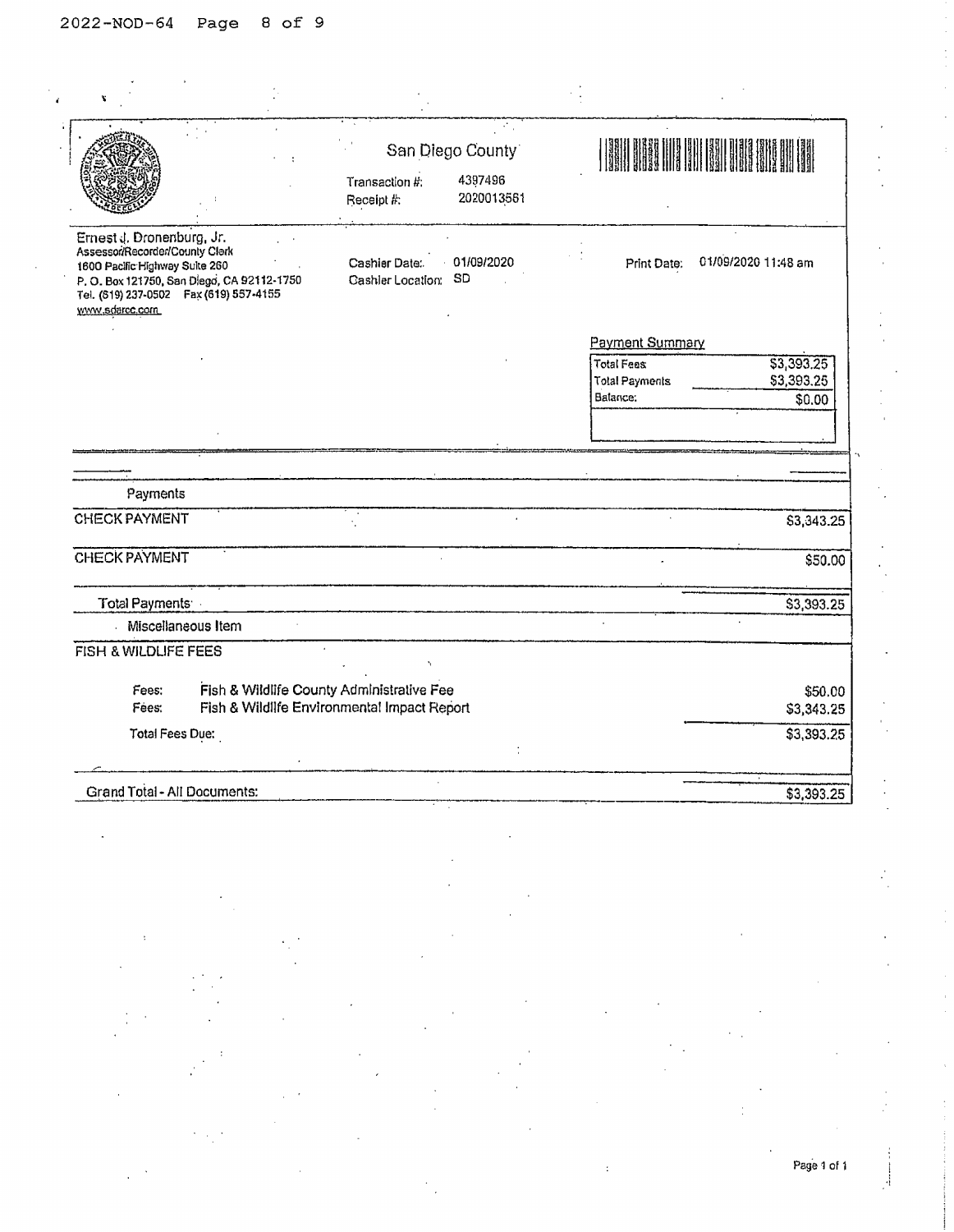

COUNTY ADMINISTRATION CENTER 1600 PACIFIC HIGHWAY ROOM 103 SAN DIEGO CA 92101



# #092404# 111222358211153491957673#

 $\mathcal{L}_{\mathcal{A}}$